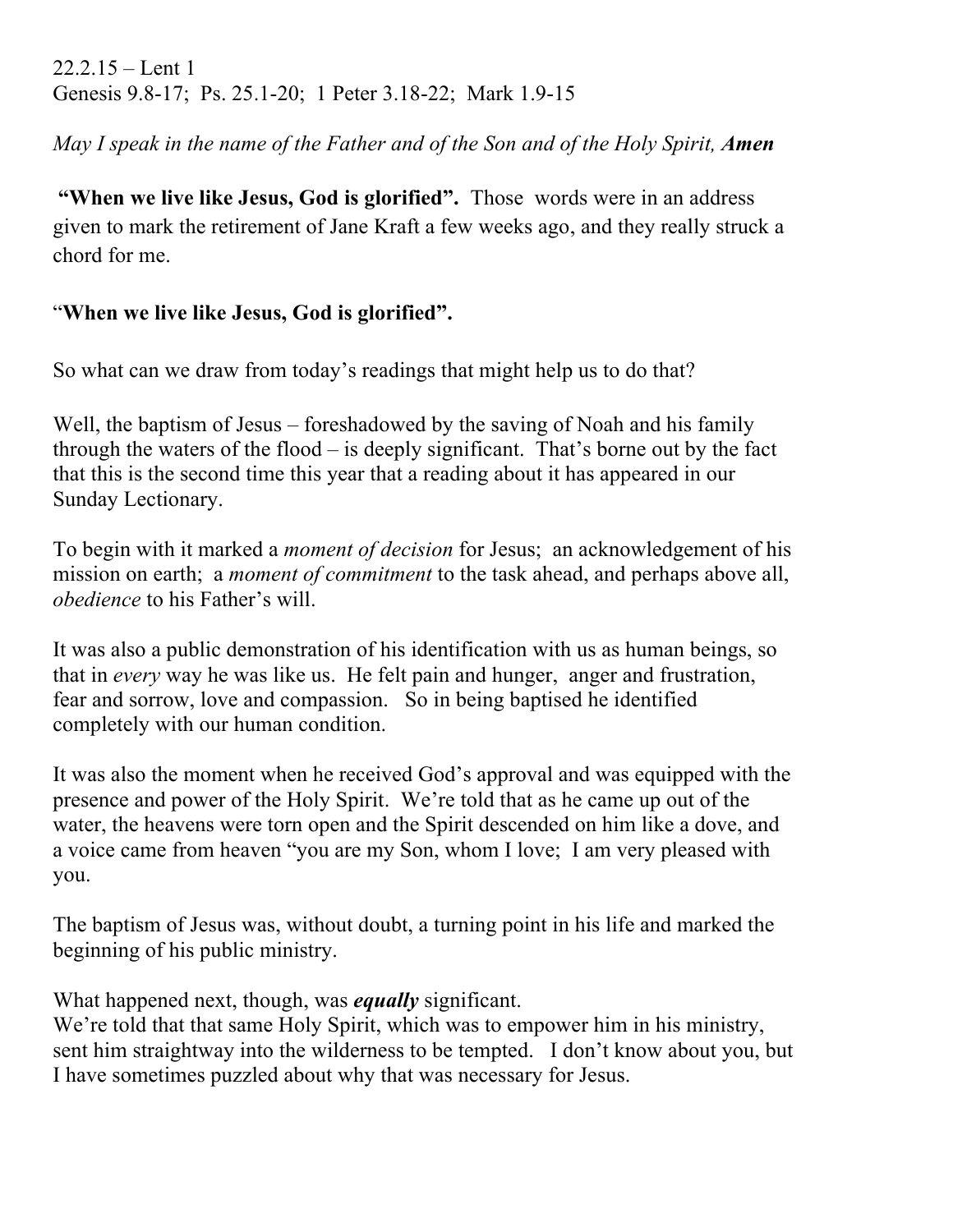The wilderness is a place of desolation, of loneliness, sometimes of vulnerability and danger. If we're going through a period of uncertainty, when we can't see the way ahead, we sometimes describe it as being in a kind of wilderness.

The number 40, in Biblical terms, represents, not a fixed number of days, but a considerable period of time. The Israelites wandered in the wilderness for forty years before coming into the promised land, a period of testing reflected in Christ's time in the wilderness. And make no mistake – if, as we believe, Jesus was truly human – his faith in God and his commitment to God would have been sorely tested.

Many people feel they are under fierce attack after some great spiritual experience. Martin Graham, who spoke at one of our Journey into Faith evenings some years ago, talked of the times when he felt his faith was being sorely tested; times when God appeared not to answer his prayers; times when he had to step out in faith, obedience and trust. And as much as they were anxious, sometimes stressful times, he felt that they were, at the same time, an essential part of his Christian experience. Why? Because they enabled him to develop what he called "Spiritual muscles".

Andrew Proud, previously the Vicar of St Mary's, East Barnet, who went out to Ethiopia with USPG, had a similar experience. He wrote that whilst at times God seemed very near, at others he seemed almost out of reach, and he was forced to trust him more.

It is, perhaps, for this reason that God allowed Jesus to be tested, to strengthen and develop his spiritual muscles.

The same applies to us. Such testing is an essential part of our Christian experience *and*, we must remember, one that Jesus *fully understands*.

Nonetheless, we find ourselves asking, if Jesus was clothed in the same human frailty as we are – and faced the same temptations as we do – what was it that enabled him to overcome them when we so often seem to fail?

Well, St Paul, in his letter to the Ephesians, urged his readers to "put on the whole armour of God". Jesus used three powerful pieces of armour to protect and defend himself – all of which are freely available to us.

The first was the presence of the Holy Spirit, promised to us at our own baptism.

The second, was his deep knowledge of the scriptures, through which the Spirit could guide and strengthen him. As we see in Matthew & Luke, Jesus rebutted each of the temptations with God's word. Bernard of Clairvaux said we should think of God's word in the same way we think of our food.